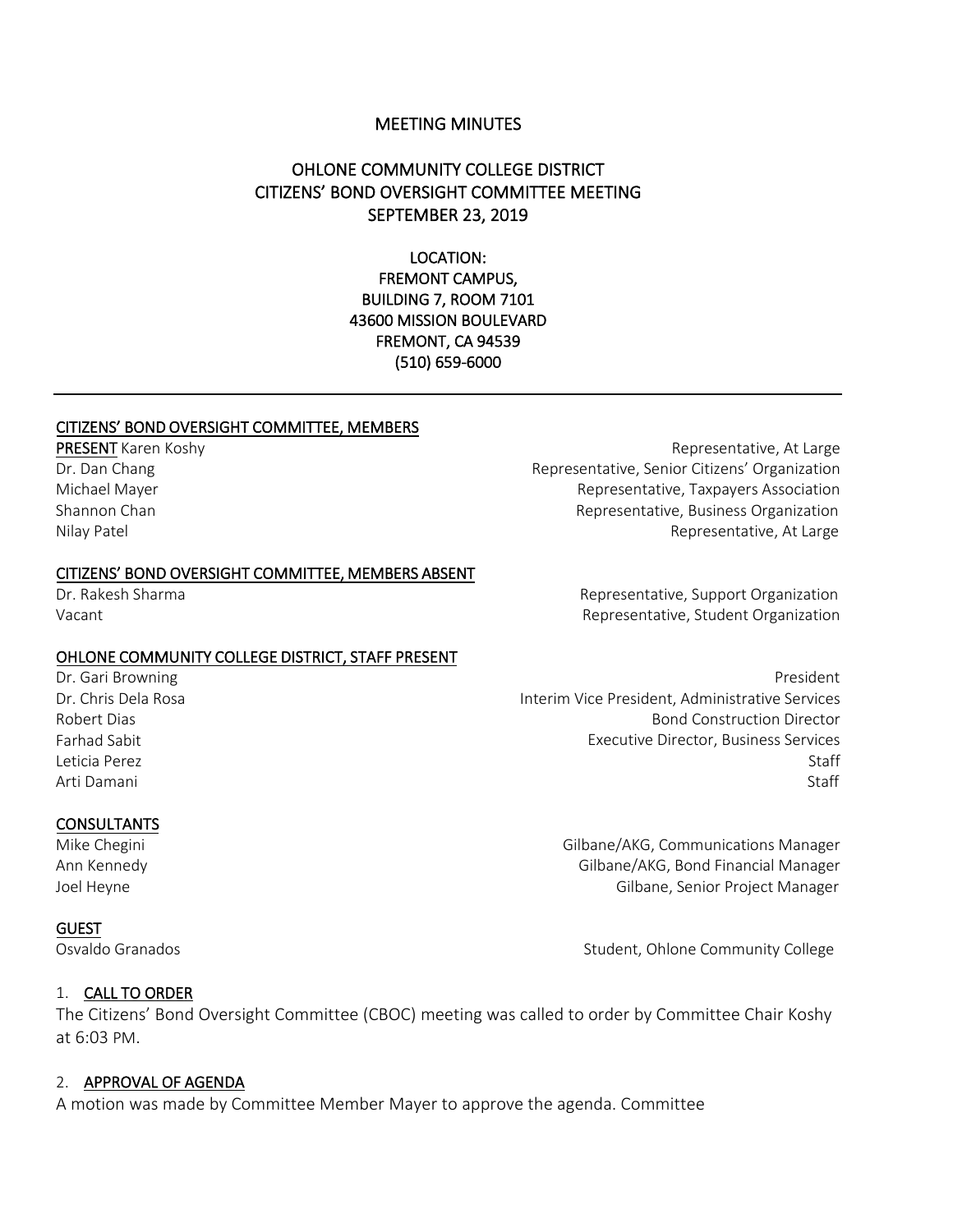Member Chan seconded the motion. The motion was unanimously carried by the Committee members present.

## 3. APPROVAL OF MINUTES

Committee Member Mayer made a motion to approve the minutes from the previous meeting that took place on June 24, 2019. Committee Vice-chair Chang seconded the motion. The motion was unanimously carried by all Committee members present.

## 4. COMMITTEE MEMBERS' ATTENDANCE REPORT

Committee Chair Koshy presented the attendance report to the Committee. The Committee expressed no concerns or changes.

## 5. COMMUNICATIONS FROM COMMITTEE MEMBERS

There were no communications from Committee members.

## 6. COMMUNICATIONS FROM STAFF

Dr. Dela Rosa informed the Committee that the occupation of the Academic Core buildings is tentatively scheduled for the spring of 2020.

## 7. COMMUNICATIONS FROM THE PUBLIC

There were no communications from the public.

# 8. UPDATE ON MEMEMBERSHIP

Dr. Dela Rosa indicated that we are awaiting the appointment of a student from the Associated Students of Ohlone College (ASOC). Committee Vice-chair Chang will be terming out soon and in anticipation of this we have begun our recruitment efforts for a representative of a senior citizens' organization. We have posted it on Facebook, the Tri-City Voice, as well as flyer distribution and postings.

# 9. PREPARATIONS FOR ANNUAL REPORT

Mr. Chegini provided information about the development of the annual report, and then introduced the proposed schedule to do this. This process is done mostly via e-mail. It will take two cycles, then a final Committee review will be done. Once approved, the Chair will present it to the Board of Trustee at the February or March meeting. Ms. Koshy and Mr. Mayer volunteered.

# 10. PROJECT UPDATE

Mr. Heyne thanked the Committee for participating in the Academic Core Building (ACB) tour and opened up the meeting for any questions. He pointed out the that ACB is close to being done and then portables will be decommissioned soon after. He gave a brief overview of other upcoming project work.

# *Dr. Chang – Are you sure the ACB can be ready by spring?*

*Mr. Heyne – There is a lot to do, but we are pushing the contractor and the move in period is getting compressed. I believe we will be ready.*